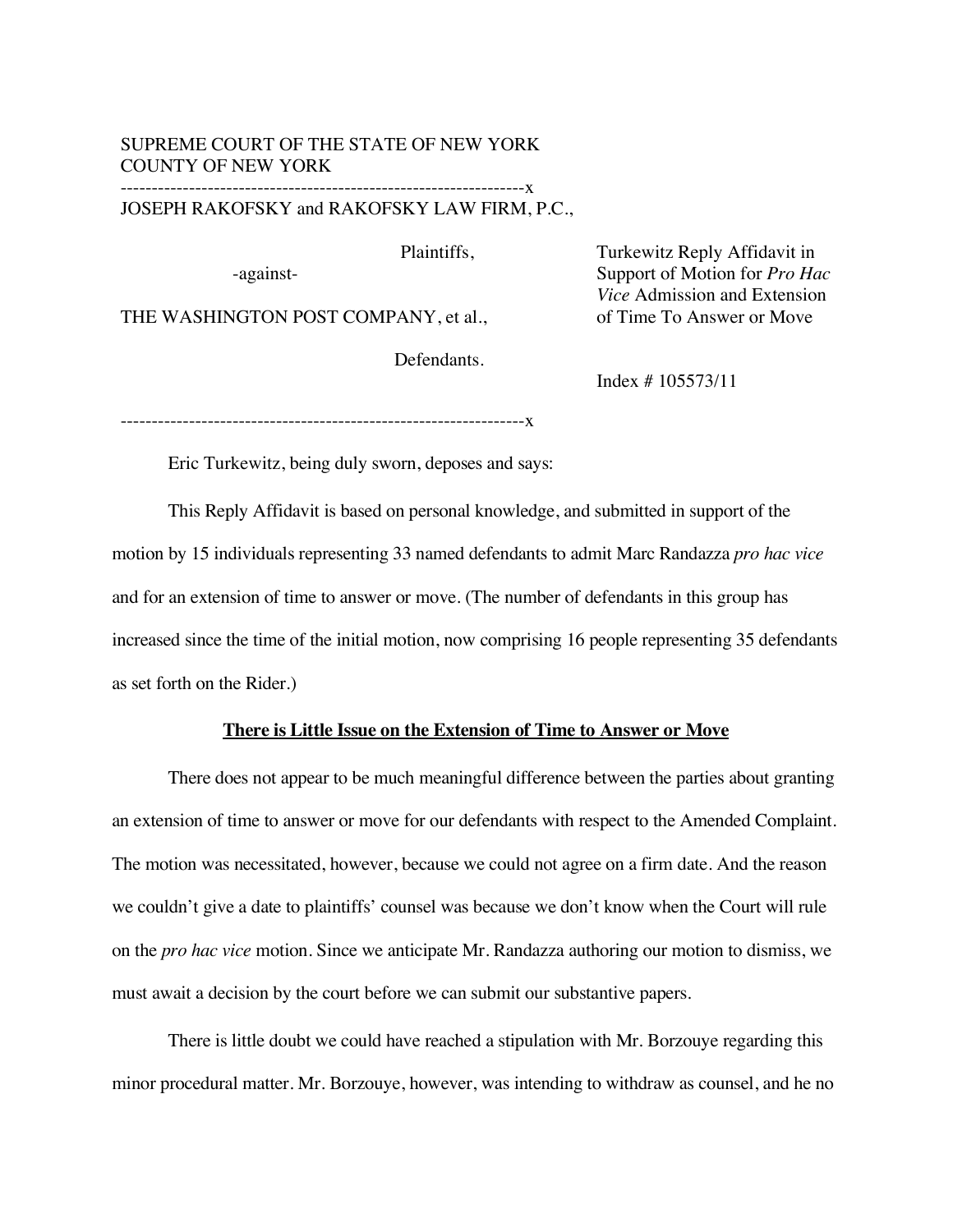longer had the consent of the plaintiffs to act on his behalf, thus complicating the issue. And as evidenced by Mr. Rakofsky's claim that we hadn't attempted to procure a stipulation regarding an extension of time, it also appears that they were not communicating much with each other, as we made multiple attempts to reach an accord on this simple issue.

While at first blush we could theoretically discuss this with Mr. Rakofsky as a *pro se* litigant, his professional corporation (The Rakofsky Law Firm, P.C.) is also a plaintiff. But the fact that a corporation may not appear *pro se* under CPLR 321(a) further complicated the issue. Simply put, there was no one to speak with regarding rudimentary procedural issues, as there was no one to who authority to bind the P.C. to any stipulation.

This unusual quirk has hamstrung communications, as I declined to respond directly to the emails Mr. Rakofsky was sending me, and sent responses instead to Mr. Borzouye. A June  $10<sup>th</sup>$ email that I sent to Mr. Borzouye said, in part:

I feel deeply uncomfortable talking to Mr. Rakofsky directly while he is represented by counsel. In addition, he is not permitted to speak on behalf of the corporation. So, without any proper CPLR 321 substitution having taken place, you are the only one to deal with.

While Mr. Borzouye clearly wants out from this suit -- he has made a separate motion to be relieved as counsel -- he remains the attorney of record in the interim. He is just not empowered by his clients to actually do anything.

In order to avoid the potential of a default motion against my group of defendants we therefore moved, being mindful of the Court of Appeals holding that a CPLR 2004 motion for an extension of time before a default occurs is a significant factor in deciding these matters.<sup>1</sup>

 <sup>1</sup> *Tewari v. Tsoutsouras*, 75 NY2d 1, 12, 550 N.Y.S.2d 572, 577, 549 NE2d 1143, 1148 (1989)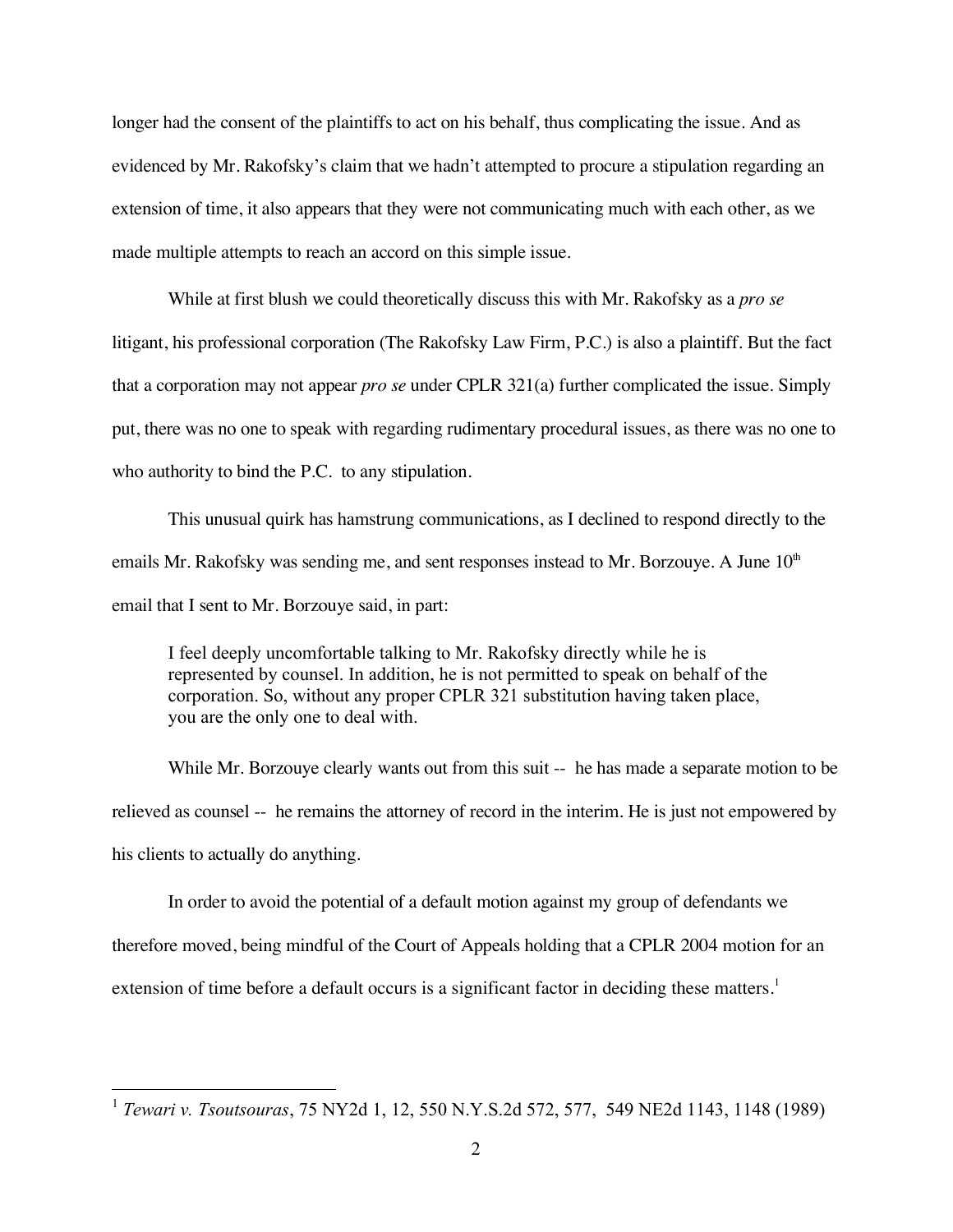So the only real issue is whether the Court will extend the time for all defendants or just the ones that I represent, and to pick a date after this motion is decided. My moving papers have suggested that, from a purely administrative standpoint, a unified schedule makes sense.

#### **Mr. Rakofsky's Memo of Law Cannot Be Considered by the Court**

Moving to the substance of the *pro hac vice* objection, Mr. Rakofsky has submitted a "Memorandum of Law" to the Court. But it is really an unsworn affirmation. There is no law discussed within it, there are no cases cited within it, and it is barren of any New York statutes or court rules. The only legal citations are to the Model Rules for ethics that, as this Court well knows, New York does not use.

The document is filled instead with unsworn factual allegations.

While CPLR 2106 is clear that an attorney can submit an affirmation, it must be "an attorney admitted to practice in the courts of the state," and Mr. Rakofsky is not admitted in New York. The statute is likewise clear that the affirmation cannot be submitted by one who is a party to the action. Mr. Rakofsky is therefore precluded on both grounds from submitting this document, and a court is required to reject it. As the Court of Appeals wrote in *Slavenburg Corp. v. Opus Apparel***,** the rationale is that "the affirmation would be of no probative value because the affirmant would not be answerable for the crime of perjury should he make a false statement."<sup>2</sup> Hence, "even those persons who are statutorily allowed to use such affirmations cannot do so when they are a party to an action."<sup>3</sup>

This concern over false statements is highlighted by the fact Mr. Rakofsky claimed over 20 times in his Amended Complaint -- that he also signed but did not verify -- that "Judge

 <sup>2</sup> 53 NY2d 799, fn, 422 NE2d 570 (1981)

<sup>3</sup> *Id.*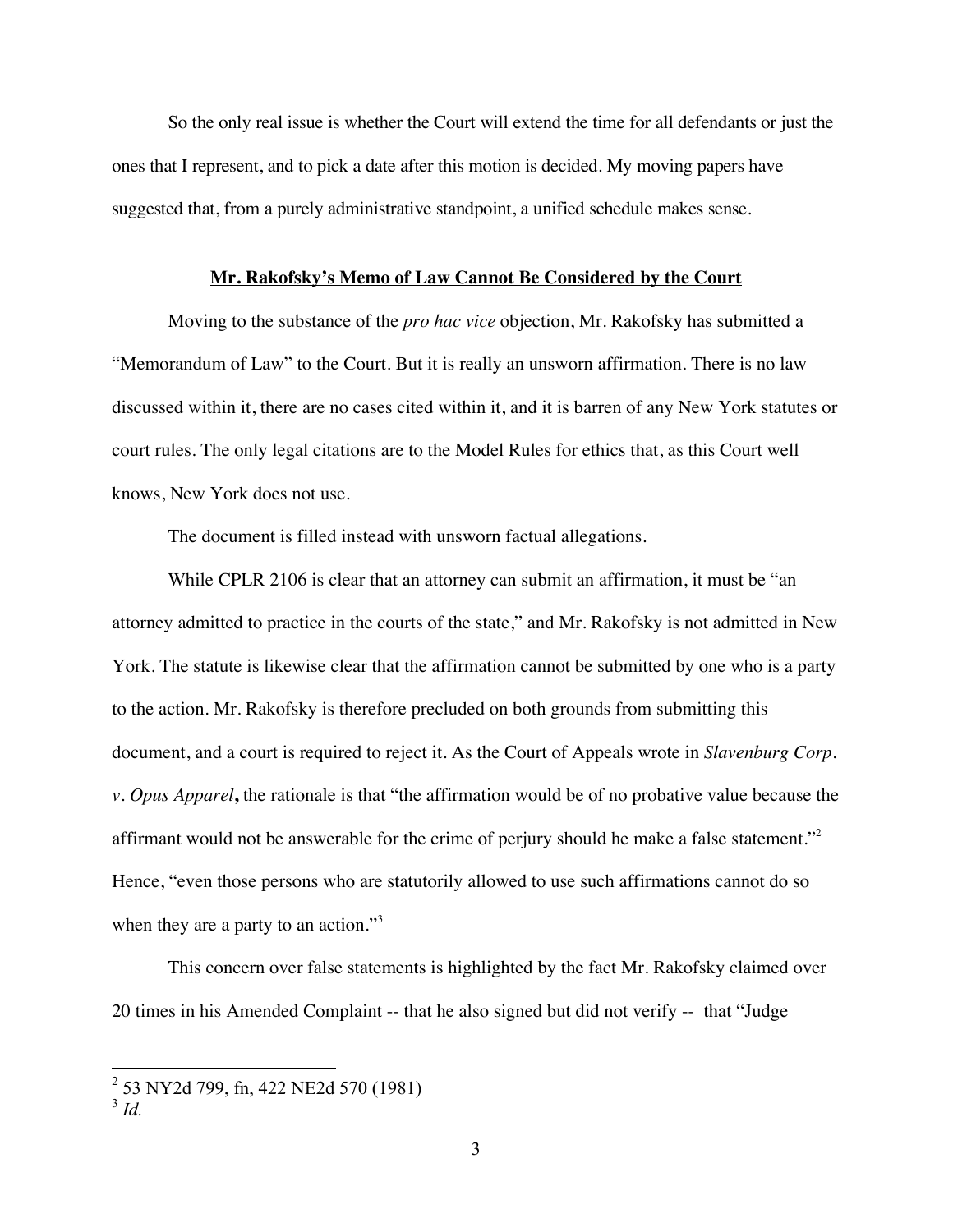Jackson granted RAKOFSKY's motion and a mistrial based *solely* upon RAKOFSKY's motion to withdraw as counsel because a conflict existed between him and his client" and that Judge Jackson "*never* took any action against RAKOFSKY because of his competence or alleged lack thereof" (emphasis added).<sup>4</sup> And this is directly at odds with Judge Jackson's actual statements on the record concerning Mr. Rakofsky's lack of competence in the Dontrell Deaner murder case, which had been cited in my initial affidavit and set forth in the trial transcript, where Judge Jackson concluded:

## **I[t] became readily apparent that the performance was not up to par under any reasonable standard of competence under the Sixth Amendment.5**

This concern over false statements is further highlighted by Mr. Rakofsky first claiming in his Amended Complaint that he wrote the "trick" email, but that it had been misconstrued,<sup>6</sup> and then going on to claim that "no such email was ever written" by him.<sup>7</sup>

Since this unsworn document is the only opposition to the *pro hac vice* admission, and since it must be disregarded as a matter of law, there is no actual opposition to the implementation of the State's policy to recognize "a party's entitlement to be represented in ongoing litigation by counsel of its choosing."8 Mr. Borzouye, notably, has not objected. And as evident from Mr. Randazza's Reply Affidavit -- which only needs to be read if the Court were to consider Mr. Rakofsky's document -- Mr. Borzouye has said that he would not object.<sup>9</sup>

 <sup>44</sup> Defendants' Exhibit E. Amended Complaint, ¶¶143, 145, 146, 149, 154-156, 158-162, 164- 165, 167, 170-173, 175-176, 180, 184-185, 187

 $<sup>5</sup>$  Exhibit F, transcript, p. 5</sup>

<sup>6</sup> Defendants' Exhibit E, ¶120

<sup>7</sup> Defendants' Exhibit E, ¶139

<sup>8</sup> *Giannotti v. Mercedes Benz U.S.A., LLC*, 20 AD3d 389, 798 NYS2d 141 (2nd Dept. 2005)

<sup>&</sup>lt;sup>9</sup> Randazza Reply Affidavit, ¶23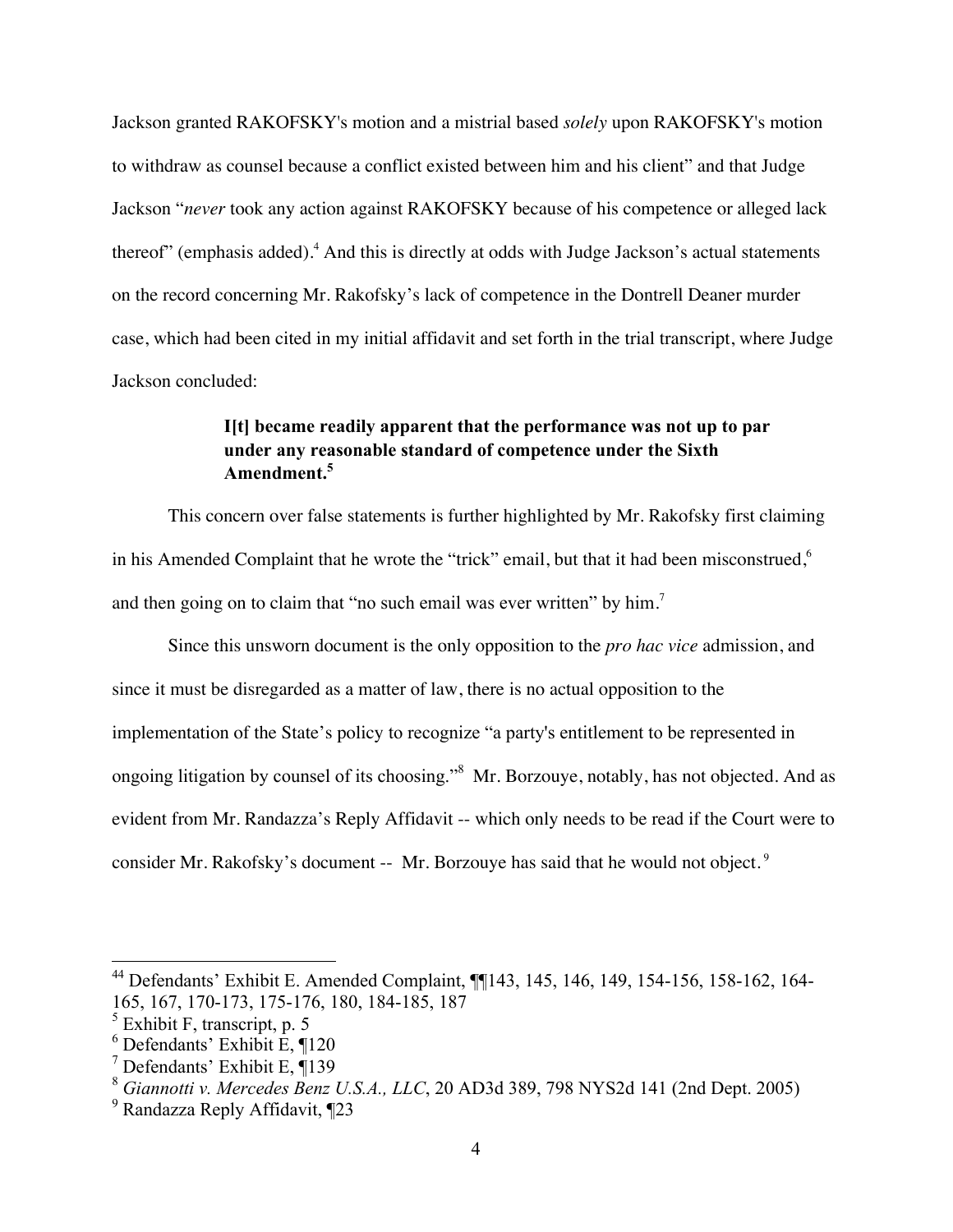#### **The P.C. Has Not Objected to the Admission** *Pro Hac Vice*

Even if the Court were to consider the unsworn document of Mr. Rakofsky as a *pro se* litigant, it could not consider it on behalf of the professional corporation. And that is because, as noted above, a corporation cannot appear *pro se*. 10 The corporation, therefore, has not objected.

#### **A Certificate of Good Standing is Not Required for Local Counsel**

Mr. Rakofsky objected to my affidavit moving Mr. Randazza's admission *pro hac vice* because I did not include a certificate of good standing for myself. He asserts that my omission "demonstrate[s] that Mr. Turkewitz is not familiar with the CPLR to the extent necessary to warrant admission of Mr. Randazza *pro hac vice*."

Mr. Rakofsky, of course, fails to cite any CPLR provision for his theory that local counsel needs to provide such a certificate for himself when moving on behalf of an out-of-state attorney. And that is because it doesn't exist. The admission of attorneys to practice law is part of the original jurisdiction of the appellate divisions. *Pro hac vice* is not part of the CPLR except to the extent that Rule 9402 defers to Judiciary Law §90(b) and the rules of the Court of Appeals and appellate divisions on the subject. The citations for those rules are set forth on page 10 of my moving papers: NYCRR §§ 520.11(a)(1) and 602.2(a). Neither the Rules of the Court of Appeals nor the Rules of the First Department require such a certificate from me as local counsel, and my good standing is readily available to all on the OCA website.<sup>11</sup>

<sup>&</sup>lt;sup>10</sup> CPLR 321(a), see *Mail Boxes Etc. USA v. Higgens, et al.*, 281 AD2d 176, 721 NYS2d 524 (1<sup>st</sup>) Dept. 2001)

<sup>&</sup>lt;sup>11</sup> http://iapps.courts.state.ny.us/attorney/AttorneySearch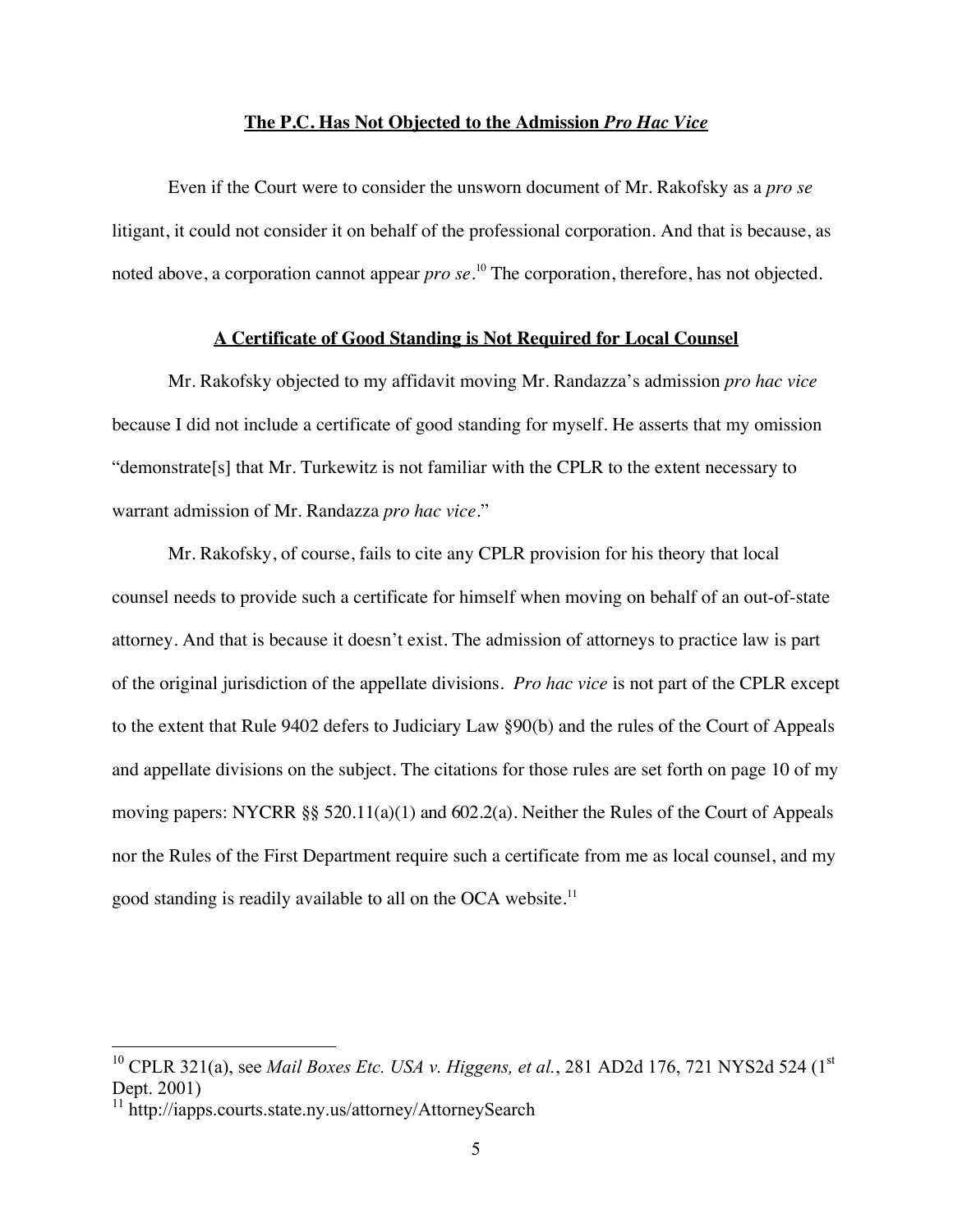#### **Three Out Of Four Certificates of Good Standing Have Been Received for Mr. Randazza**

As noted in my moving papers, Mr. Randazza requested certificates of good standing from the four states where he is admitted. Three of them have now arrived (Arizona, California and Florida). The originals have been mailed to me but not yet received. Scanned copies are attached as Exhibit G. As soon as the last one arrives, the four originals will be furnished to this Court in a supplemental filing.

#### **Mr. Randazza Will Not Impede Settlement Discussions**

As the primary argument against Mr. Randazza, the plaintiff asserts that they got into a tiff on the phone – after Mr. Rakofsky revealed that he had been eavesdropping on a May  $16<sup>th</sup>$ conversation between Mr. Randazza and Mr. Borzouye in violation of the law,  $12$  and after Mr. Rakofsky repeatedly and excitedly cut off Mr. Randazza as he tried to speak. Mr. Randazza's Reply Affidavit has greater detail on this, as well as on Mr. Rakofsky's election to open the door to previously confidential conversations; an affidavit to be read in reply if the Court were to consider the unsworn claims of Mr. Rakofsky.

Personal animus, however, will not impede settlement discussions. And that is because our group of defendants does not intend to settle, as we've made abundantly clear to Mr. Rakofsky. As Mr. Randazza points out in his Reply Affidavit, Mr. Rakofsky was given his opportunity. He declined. Our group of defendants is clear that the surrender of First Amendment rights would have profound repercussions on those who wish to write about the law and lawyers. It is inconceivable that these lawyer-writer-defendants would simply hand their rights to Mr. Rakofsky.

<sup>&</sup>lt;sup>12</sup> See Randazza Reply Affidavit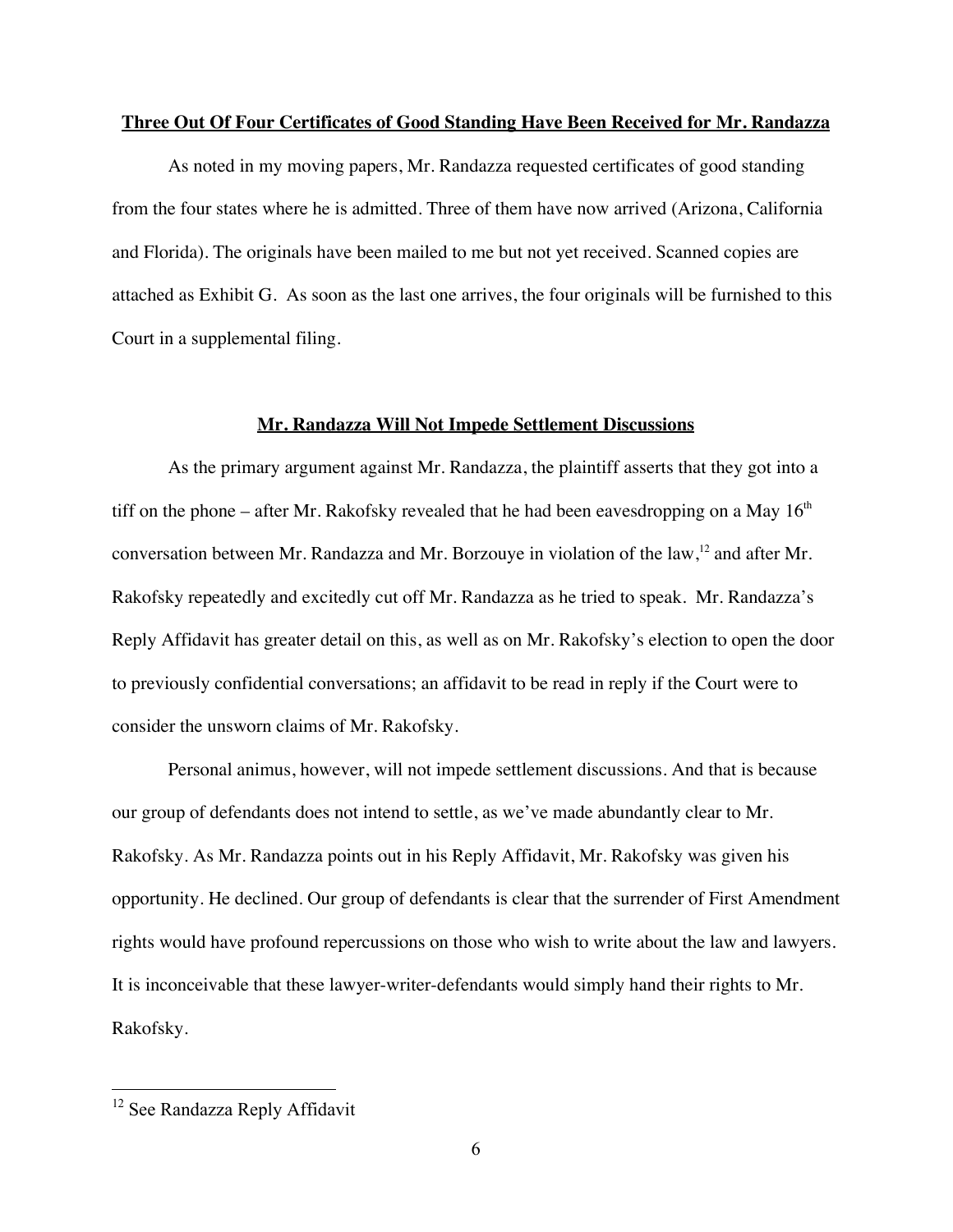I will be local counsel and have no problem working with the procedural issues of briefing schedules and adjournments once the plaintiffs find counsel to represent them. This is true regardless of whether Mr. Rakofsky drops the corporate plaintiff and proceeds *pro se* individually, or finds an attorney to represent them. I do not anticipate further issues once the matter of the plaintiffs' representation is straightened out, and after 25 years of practice before our courts, am acutely aware that the judiciary has neither the time nor the inclination to deal with the minutia of briefing schedules.

Lastly with respect to *pro hac vice*, in my moving papers I asserted that "[I] is the policy of this State to recognize "a party's entitlement to be represented in ongoing litigation by counsel of its choosing."<sup>13</sup> Mr. Rakofsky has not challenged that point of law.

#### **I Stand By My Blog Post**

Mr. Rakofsky has criticized me for a blog post I made before becoming counsel, where I used colorful language to describe his conduct, as well as giving my response to being sued for the first time in my life and my responses to other legal threats I've received over the four years I've blogged on the law. $^{14}$ 

As noted above, our group of defendants is unwilling to surrender our right to speak freely about Mr. Rakofsky's conduct at the Dontrell Deaner trial in the District of Columbia, or the expertise he claimed to have but didn't, or his efforts to market himself as an attorney in jurisdictions where he is not licensed, or the frivolous and counter-productive nature of this suit. Our group of defendants believe that exposing such conduct benefits the legal profession over

 <sup>13</sup> *Giannotti v. Mercedes Benz U.S.A., LLC*, 20 AD3d 389, 798 NYS2d 141 (2nd Dept. 2005) 14 Eric Turkewitz, Mr. Rakofsky – I Have An Answer For You, *New York Personal Injury Law Blog*, May 18, 2011, http://www.newyorkpersonalinjuryattorneyblog.com/2011/05/josephrakofsky-i-have-an-answer-for-you.html (last viewed, June 16, 2011)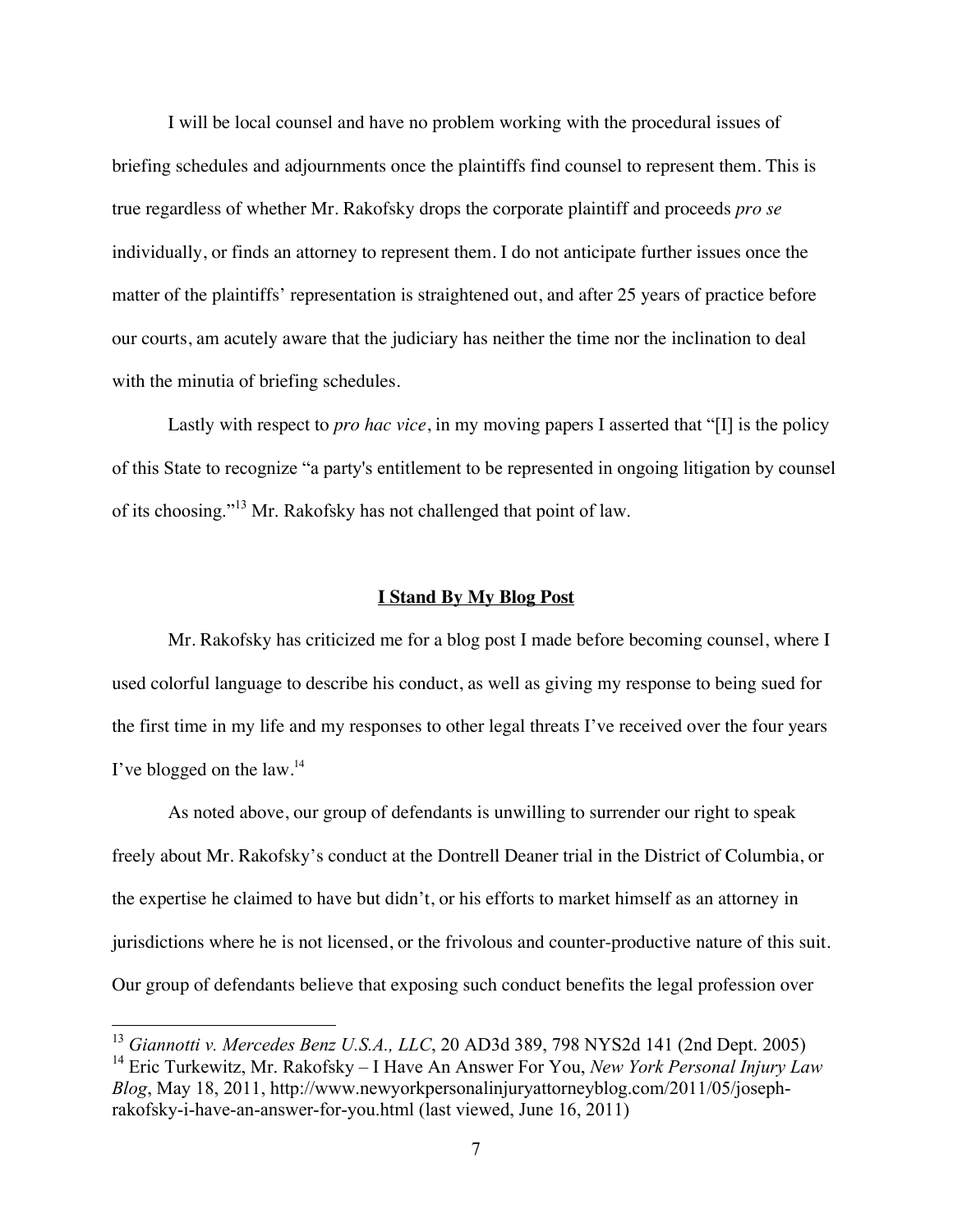the long term as it discourages others from acting in similar fashion, and sets us apart from the public's deep cynicism that comes from law enforcement's Blue Code of Silence<sup>15</sup> and, to some extent, the medical profession's White Coat of Silence.<sup>16</sup>

Bringing suit against us did not magically act as a stay of constitutionally protected rights to speak freely, and in fact, has had the effect of causing the opposite to happen. Such backlash, known as the Streisand Effect, is well known in the digital world.<sup>17</sup>

Most importantly, it is unclear why the plaintiffs believe that the constitutionally protected opinions I expressed on this subject would be relevant in any way to the motion for the relief requested herein.

#### **The Number of Defendants Has Been Updated**

The number of defendants for which I am appearing as local counsel has increased since the time of the motion, and I ask that the court exercise its discretion in allowing us to include David C. Wells and David C. Wells, P.C. in the relief that we request. A separate Notice of Appearance will be filed. A full list of the defendants Mr. Randazza and I hope to represent is set forth in the Rider.

 15 Selwyn Raab, The Dark Blue Code of Silence, *New York Times*, May 2, 1993, http://www.nytimes.com/books/98/02/08/home/15700.html (last viewed June 16, 2011) <sup>16</sup> Eric Turkewitz, Doctors Refusing to Treat Lawyers (Is The White Coat of Silence Intensifying?), New York Personal Injury Law Blog (September 8, 2008), http://www.newyorkpersonalinjuryattorneyblog.com/2008/09/doctors-refusing-to-treat-lawyersis-the-white-coat-of-silence-intensifying-updated.html (last viewed June 16, 2011)

<sup>17</sup> see, generally, Charles Arthur, The Streisand effect: Secrecy in the digital age, *The Guardian* (March 19, 2009), http://www.guardian.co.uk/technology/2009/mar/20/streisand-effect-internetlaw, (last viewed June 16, 2011)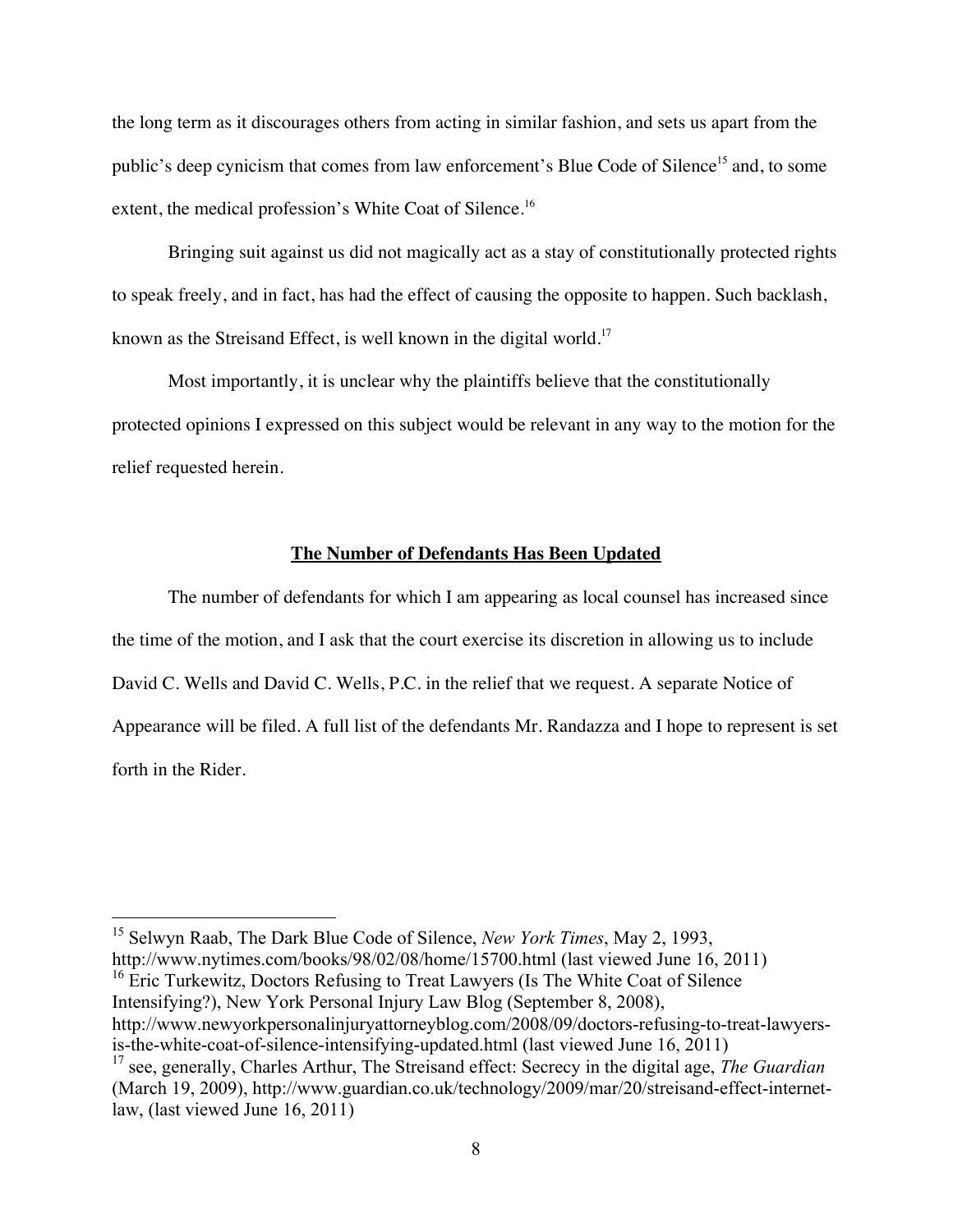Dated: New York, New York June 17, 2011

\_\_\_\_\_\_\_\_\_\_\_\_\_\_\_\_\_\_\_\_\_\_

Eric Turkewitz, *pro se* and as counsel to the defendants on the Rider

Sworn to before me on the 20th day of June, 2011:

Notary Public